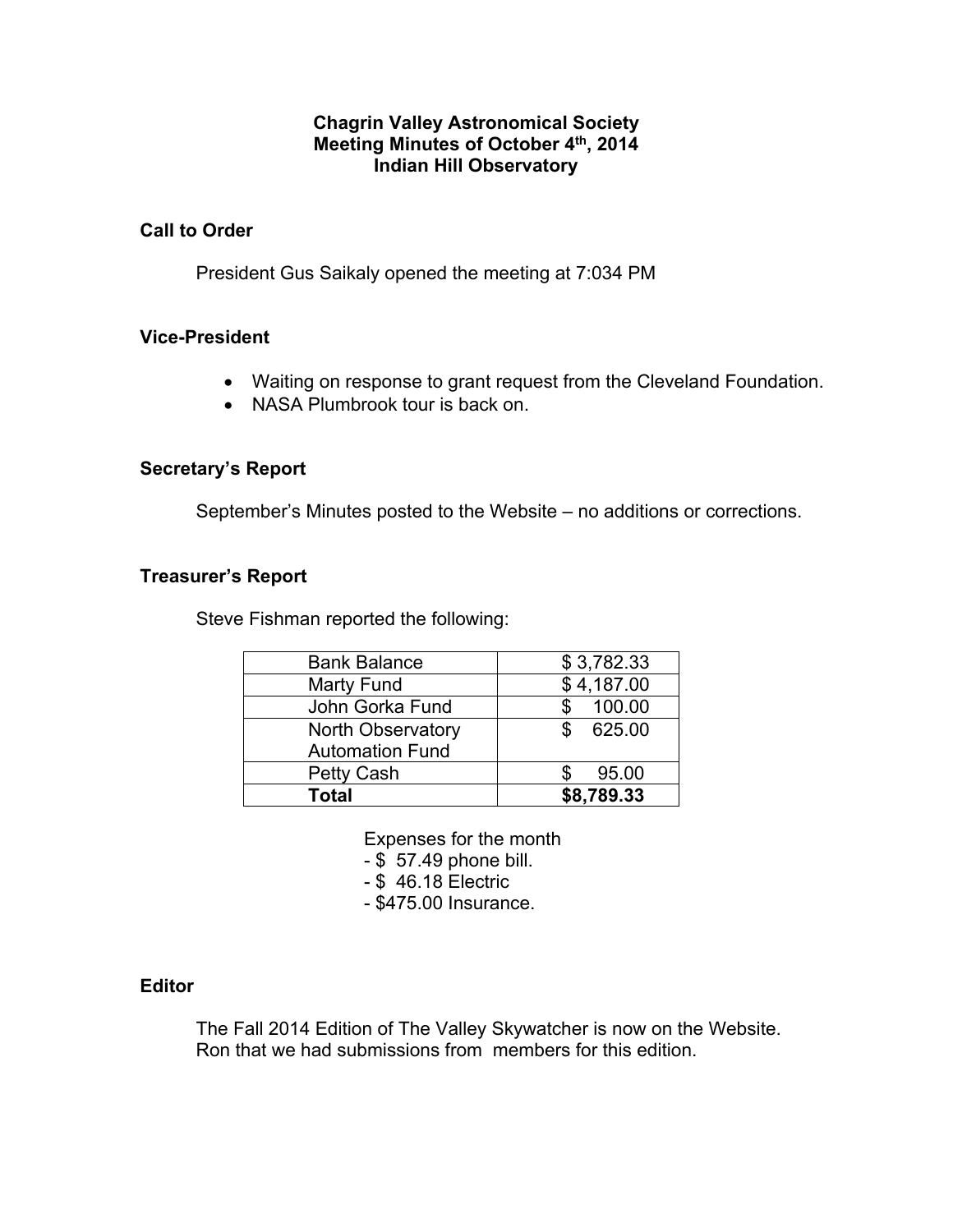## **Observatory Director**

Ken pointed out that we finished filling and leveling the North parking area (120 yards of fill), but to use caution, because the ground is still "soft" and a number of stumps need to be removed.

New Projects include:

- Installing the ServoCat Control System on the 16" a major upgrade to the current (nonfunctioning) drive system'
- Plan and construct the deck for the 18" JMI Telescope

# **Director of Observations**

- Monthly Sky Calendar distributed.
- November 7<sup>th</sup> Star Party at Riverside Cemetery
- Laurel School Star Party
	- Two Friday or Saturday session at Indian Hill planned for early November

# **New Business:**

- Nomination of Officers for 2015
	- Membership was asked to submit names, or express their interest, for any position. The current Nomination list:

**President:** Marty Mullet **Vice President:** none **Secretary:** Christina Gibbons **Treasurer:** Steve Fishman **Director of Observations (co-position):** Bob Modic, Mike Hambrech **Observatory Director:** none **Editor:** Ron Baker **Historian:** Dan Rothstein

• Astronomy Day – October 4th

We had our Table Top Display and Handouts at the Cleveland Museum of Natural History. Big thanks to Marty Mullet, Steve Fishman and Ian Cooper for representing us.